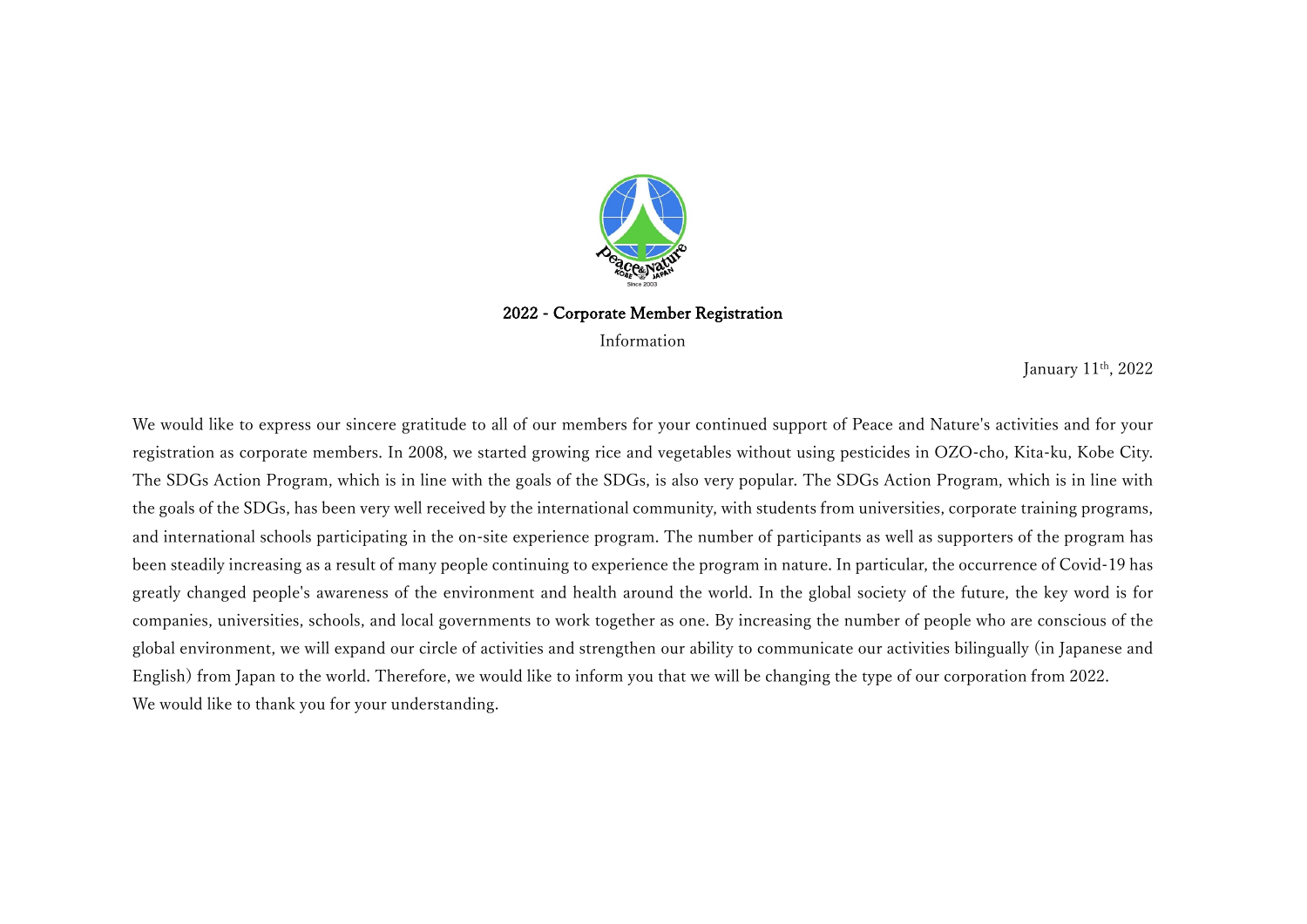## Corporate Membership Information for 2022

| Peace & Nature                 |                          |                           |                               |                            |
|--------------------------------|--------------------------|---------------------------|-------------------------------|----------------------------|
| Corporate<br>of<br>Types       | Supporter Member         | <b>CSR Partner</b> Member | <b>SDGs Partner</b><br>Member | SDGs Global Sponsor        |
| <b>Members</b>                 |                          |                           |                               | Corporate                  |
| Annual membership fee          | 100,000 yen              | 300,000 yen               | 500,000 yen                   | $1,000,000$ yen $\sim$     |
| (per unit)                     |                          |                           |                               |                            |
| P&N Web Advertisement          | Introduction and link on | Introduction and link on  | Introduction and link on      | Introduction and link on   |
| Introduction                   | corporate member page    | top page                  | top page                      | top page                   |
|                                |                          |                           | Staff training                | Staff training/On-site     |
|                                |                          |                           | Seminar PR                    | Activities/Seminar PR      |
| <b>Event Participation Fee</b> | Representatives,         | Representatives,          | Representatives,              | Representatives,           |
|                                | employees, and staff     | employees, and staff      | employees, and staff          | staff<br>employees,<br>and |
|                                | members participate as   | members participate as    | members participate as        | members participate as     |
|                                | members                  | members                   | members                       | members their families     |
|                                |                          |                           |                               | participate as members     |
| Preparation of                 |                          | Production of bilingual   | Production of bilingual       | Production of bilingual    |
| <b>Environmental Activity</b>  |                          | (Japanese/English) CSR    | (Japanese/English) SDGs       | (Japanese/English) SDGs    |
| Report                         |                          | activity report for       | activity report for           | activity report for        |
|                                |                          | collaboration             | collaboration                 | collaboration              |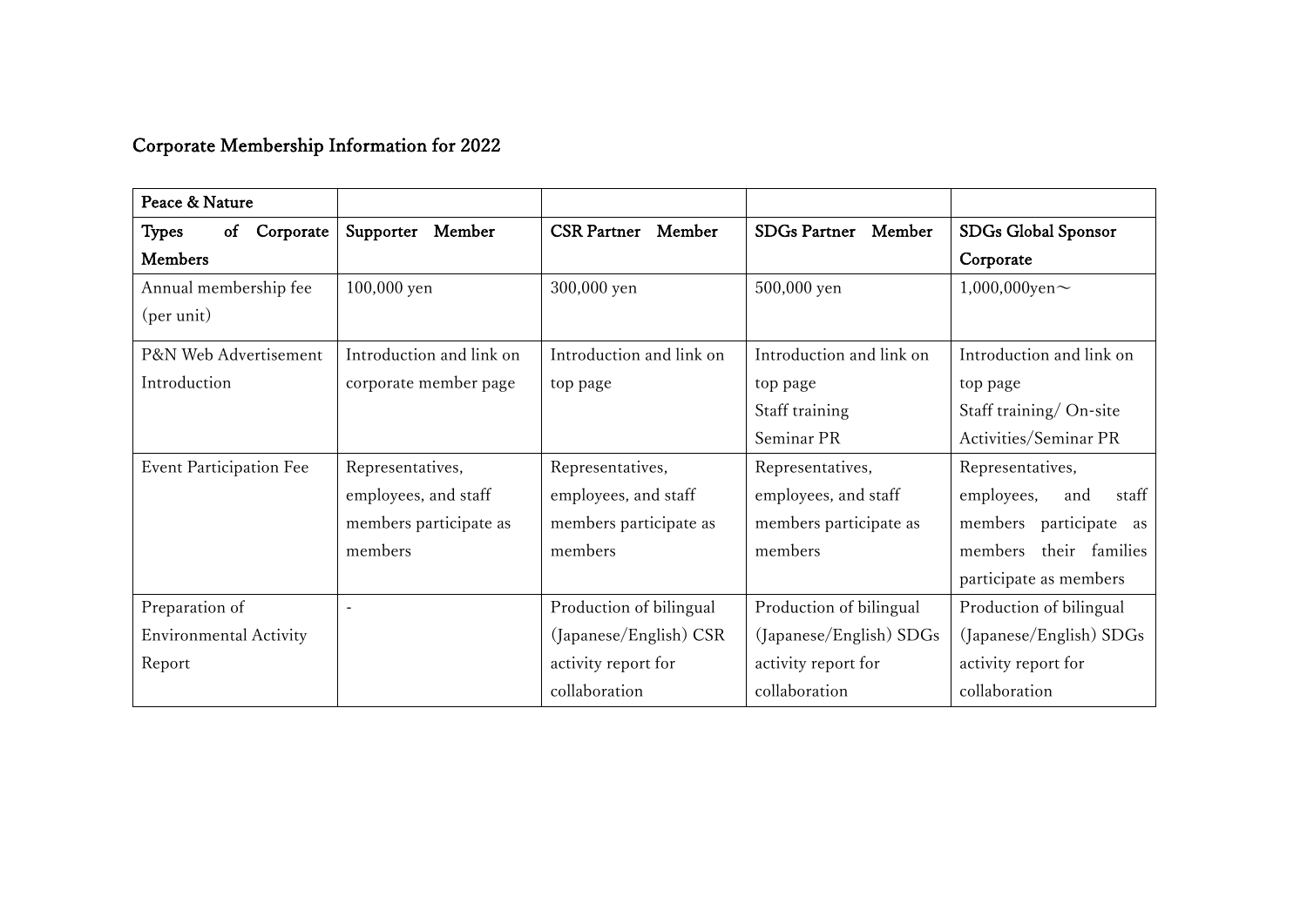| <b>Employee Training</b>     |                          | Hold lecture-type SDGs   | Hold lecture-type SDGs      |
|------------------------------|--------------------------|--------------------------|-----------------------------|
| Program                      |                          | training seminars for    | training seminars for       |
|                              |                          | employees (once a year)  | employees (twice a year)    |
|                              |                          | $(50$ persons)           | $(50$ people)               |
| Produced an introductory     | $\overline{a}$           |                          | Produced an introductory    |
| video                        |                          |                          | video<br>SDGs<br>on         |
|                              |                          |                          | activities<br>collaborative |
|                              |                          |                          | (bilingual).                |
| Visits and joint lectures to | $\overline{\phantom{a}}$ |                          | $( \ )$                     |
| global companies and         |                          |                          |                             |
| universities                 |                          |                          |                             |
|                              |                          |                          |                             |
| <b>SDGs</b> Business         | $\overline{\phantom{a}}$ | $\overline{\phantom{a}}$ | Support sales of sponsor    |
|                              |                          |                          | companies' products         |
|                              |                          |                          | (over 1 million yen)        |
|                              |                          |                          |                             |

For more information, please feel free to contact us.

Contact: Shinobu Enanloo, Director, Business Promotion Dept. P&F:078-779-7474 Email:info@peace-and-nature.com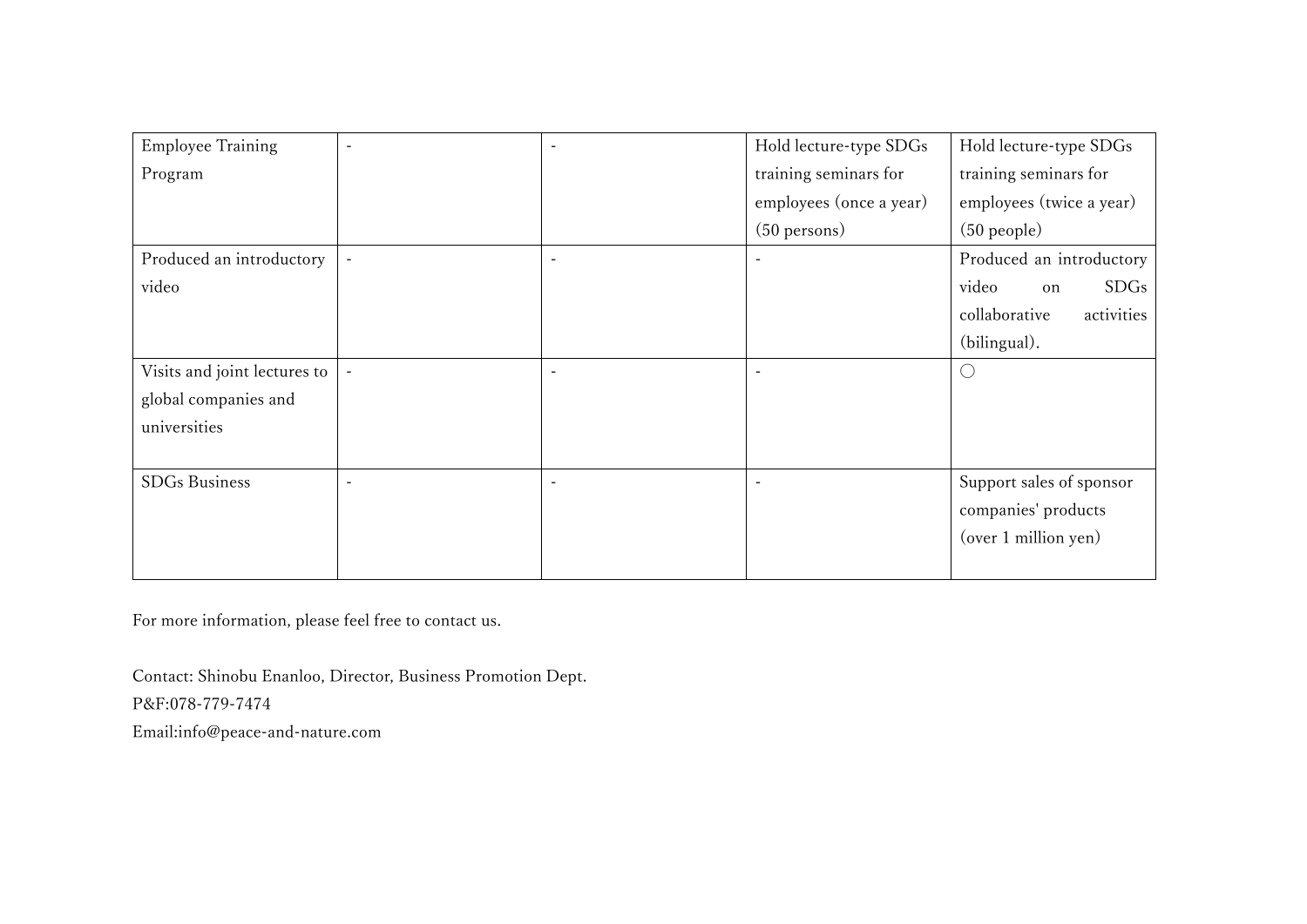## For companies that have registered as a corporation for goods or services.

From this year, we would like to announce the following information for companies that support us with goods and services. Thank you for your understanding and cooperation.

For Corporate Supporter Members Cash payment: Annual membership fee 100,000 yen In case of payment in goods and services: Annual membership fee of 200,000 yen

CSR Partner Members If paid in cash: annual membership fee of 300,000 yen Annual membership fee for payment in goods and services:  $\text{\textsterling}500,000$ 

SDGs Partner Members If paid in cash: Annual membership fee of 500,000 yen Payment in goods and services: Annual membership fee of 800,000 yen

SDGs Global Sponsor Members Payment in cash: Annual membership fee of 1,000,000 yen Payment in goods and services: Annual membership fee of 1.5 million yen